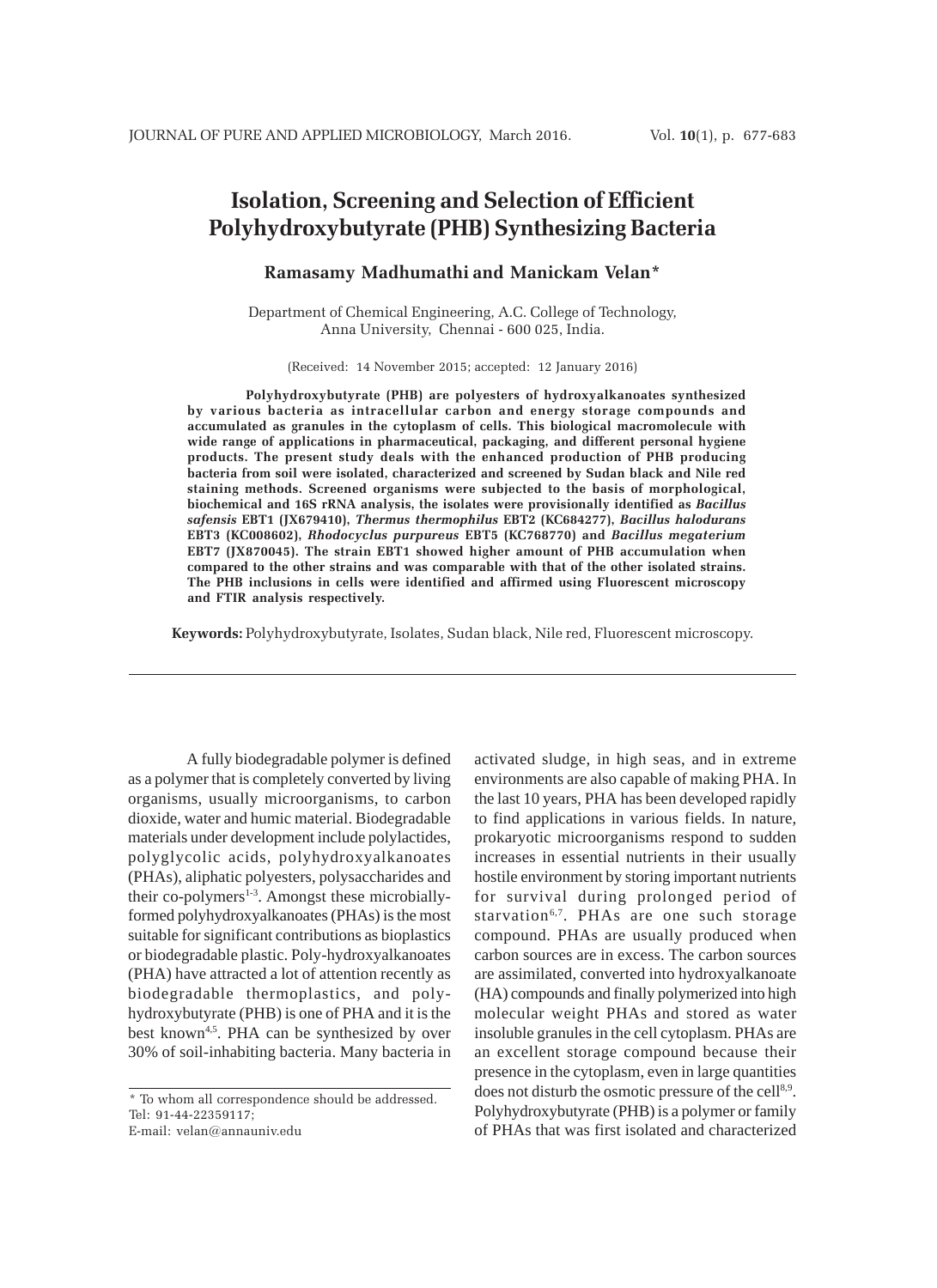in 1926 by French microbiologist Maurice Lemoigne as a constituent of bacterium *Bacillus megaterium*. Since then PHB has been shown to occur in a variety of taxonomically different groups. Most of the organisms are capable of accumulating PHB up to 30–80% of their cellular dry weight. PHB is produced by microorganisms apparently in response to conditions of physiological stress $10$ , <sup>11</sup>. The polymer is a primarily product of carbon assimilation (from glucose or starch) and is employed by microorganisms as a form of energy storage molecule to be metabolized when other common energy sources are not available. Microbial biosynthesis of PHB starts with the condensation of two molecules of acetyl-CoA to give acetoacetyl-CoA, which is subsequently reduced to hydroxybutyryl-CoA<sup>12, 13</sup>. This study aims at studying the capability of a locally isolated bacterium for high production of biopolymer such as polyhydroxybutyrate. This is an effort towards development of natural plastics from bacteria, which have potential to replace synthetic plastics and thereby in the long run eliminate the nondegradable plastics.

#### **MATERIALS AND METHODS**

### **Isolation of microorganism**

Biomass for PHB accumulation was collected in the form of Activated sludge from sewage treatment plant (STP) in Nesapakkam, Chennai belonging to dairy and food processing industry. PHB producing bacterial biomass was subjected to selective enrichment by aeration in synthetic medium containing (g/L of distilled water) 20 glucose, 0.574 (NH<sub>4</sub>) <sub>2</sub>HPO<sub>4</sub>, 1.5 K<sub>2</sub>HPO<sub>4</sub>, 0.4  $MgSO<sub>4</sub>$ .7H<sub>2</sub>O, and trace element solution, 1ml (stock solution (mg ml<sup>-1</sup>) of 25  $\text{Na}_2\text{SO}_4$ , 25  $\text{FeSO}_4$ .7H<sub>2</sub>O,  $4.40$  MnSO<sub>4</sub>.4H2O, 0.079 CuSO<sub>4</sub>.5H<sub>2</sub>O, 73.4  $CaCl<sub>2</sub>$ :2H<sub>2</sub>O). The enriched bacterial biomass was subjected to serial dilutions.  $10^{-5}$  and  $10^{-6}$  dilutions were plated on nutrient agar medium (Peptone 5 g/ L, Yeast extract 3 g/L, Sodium chloride 5 g/L, Glucose 1 g/L, Agar 18 g/L, pH 7.0 (30 °C) by spread plate method. The isolated Strains were sub cultured in nutrient broth and pure cultured on nutrient agar medium. The same nutrient broth was used as growth media for all the isolates till determination of potent strain and evaluation of optimum nutrients.

#### **Pretreatment**

The collected samples were placed in sterile container and stored at 4 °C. Each gram/ml of the sample was suspended in 9 ml of sterile distilled water and mixed well for two minutes. The samples were heated at  $60^{\circ}$ C for  $60$  min in water bath and then serial dilution technique was performed for the isolation of different bacteria. Saline: Sodium Chloride- 0.85g, distilled water - 100 ml. The ingredients were dissolved in distilled water and sterilized at 121 °C at 15 lbs for 15 minutes. Nutrient agar medium: Peptone - 0.5 g, Yeast extract - 0.5 g, NaCl - 0.5 g, Agar - 2 g, distilled water - 100 ml, pH - 7.0. The ingredients were dissolved in distilled water and sterilized at 121 °C at 15 lbs for  $15$  minutes<sup>14</sup>.

#### **Sudan Black B Staining**

Purified strains were screened for PHB accumulation using Sudan black B staining. Prepare a thick smear from the culture suspension in a clean glass slide. The smear was air dried and heat fixed on a glass slide and then stained with a 3 % Sudan Black B (w/v in 70 % ethanol, Sigma) solution for 10 minutes. Safranin Stain: The Safranin powder (0.5 g) was separately weighed and mixed with 100 ml of distilled water and stored in amber bottle for further use. The smear was washed with distilled water and then allowed to react with safranin solution for 10 seconds. The smear was then rinsed with distilled water and air dried. Stained samples were observed under oil immersion at 1000x magnification with direct bright-field illumination using an Olympus CX31 microscope with Lumenera infinity 2 CCD camera.

#### **Fluorescent staining method**

Nile red and Nile blue A staining were used to develop simple and highly sensitive staining method to detect PHB directly in growing colonies. These dyes were directly added to the DMSO to give a final concentration of 0.5 mg dye (ml medium $)^{-1}$ . 10 ml of 48 hours old culture of the isolates was transferred to an eppendorf tube containing of Nile red ("sigma") and incubated for 30 minutes at 30 °C. After the incubation period, the culture was centrifuged at 4000 rpm, for 5 min. The pellet was collected and resuspended in distilled water. Nile red stained smear under fluorescent microscope at  $465$  nm excitation<sup>15</sup>.

# **Preparation of Inoculum**

The primary inoculum was prepared in

J PURE APPL MICROBIO*,* **10**(1), MARCH 2016.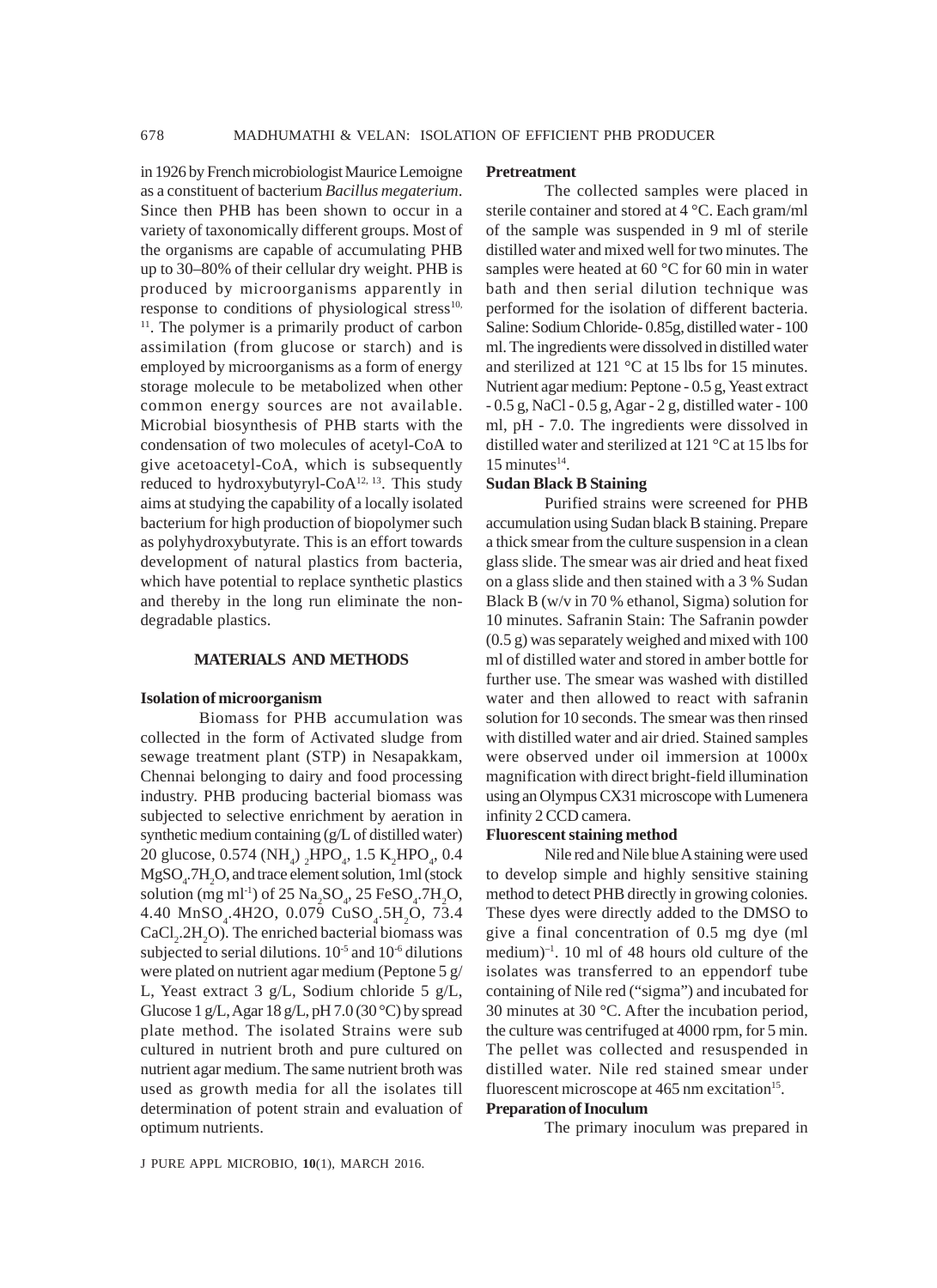Luria Bertani medium (Peptone -1g, Yeast extract - 1 g, NaCl<sub>3</sub> -1 distilled water - 100 ml, pH - 7.2  $\pm$ 0.2 in 250 ml conical flask containing 50 ml of sterile medium and inoculated from the stock culture. The fresh overnight culture was used as an inoculum for production of polyhydroxybutyrate. The ingredients were dissolved in distilled water and sterilized at 121 °C at 15 lbs for 15 minutes. The positive isolates showing PHB granules were inoculated in production medium<sup>16</sup>. 100 ml of production medium was prepared in 250 ml conical flask and sterilized. 1 % inoculum was transferred aseptically into the production medium and incubated at 37 °C for 48 hours. The medium was agitated at 100 rpm for better aeration and growth of the organism.

# **Methodology for molecular work Biochemical tests**

The identification of the bacterial isolates with the ability to produce PHB was performed on the basis of macroscopic and microscopic examination and biochemical tests. The isolates were identified macroscopically by examining colony morphology; Surface pigment, Shape, Size, Margin surface on nutrient agar plates and microscopic examination including Grams staining to study the staining behaviour and cell arrangement and granulation. Spore staining was also performed. Eight different tests were performed in selected PHB producing bacteria; namely catalase test, indole production test, citrate utilization test, urease, Starch hydrolysis, Gelatine - liquefaction, Casein hydrolysis, carbon source utilization tests for their biochemical characterization.

# **16S rRNA Sequence analysis**

Sequence alignments provide a powerful way to compare novel sequences with previously characterized genes. Both functional and evolutionary information can be inferred from welldesigned queries and alignments. The bacterium was characterized and identified by 1.4 kb of 16S rRNA gene sequencing using universal primers as distinguished by Solaiman et al., 2005<sup>17</sup>. The 16S rRNA sequence was analysed using BLAST -Basic Local Alignment Search Tool sequence analysis tool available in NCBI (National centre for Biotechnology Information http:// www.ncbi.nml.nih.gov), provides a method for rapid searching of nucleotide and protein

databases. Since the BLAST algorithm detects local as well as global alignments, to test the regions for similarity with other 16S rRNA sequences may provide important clues to the function of uncharacterized nucleotides and proteins. **Phylogenetic tree analysis**

Phylogenetic tree analysis is the technique of methodically demonstrating an evolutionary relationship between species. This method is useful to determine whether group of genes are related through a process of divergent evolution from a common ancestor or the result of convergent evolution. In the present study a phylogenetic tree was constructed using BLAST tree tool. The sequence was analysed using Molecular Evolutionary Genetics Analysis (MEGA) version 5 and the corresponding Phylogenetic tree was constructed.

# **Growth media**

Nutrient agar medium used for strain cultivation consisted of: Peptone -5 g/L, Yeast extract -3 g/L, Sodium chloride -5 g/L, Glucose -1 g/L, Agar -18 g/, distilled water- 1000 ml and pH was adjusted to 7.0. Each litre of nutrient broth used for PHB production has the same composition as that of nutrient agar except Agar.

# **PHB assay**

The PHB assay was carried out using the method of Law and Slepecky (1961) [18].The pellet was lyophilized and digested with 30 % sodium hypochlorite solution at 37ÚC for 30 min. The sample was then centrifuged at 8,000 rpm for 30 min and washed sequentially with distilled water  $(5x)$ , acetone  $(5x)$ , and ethanol  $(5x)$  before being dissolved in chloroform (5x). The chloroform was allowed to vaporize completely at room temperature, and the sample was further treated with concentrated  $H_2SO_4$  and incubated at 100ÚC for 30 min. Absorbance of the resultant solution was measured at 235nm using (Schimadzu UV- 1601, Japan) with crotonic acid as a standard.

# **Analytical methods**

Cell dry weight was determined gravimetrically. Culture samples in 10 ml aliquots were centrifuged at  $3000 \times g$  for 20 min and the pellet was washed twice with distilled water. The cells were transferred to a dry pre-weighted petridish and dried to a constant weight at 110°C. **Characterization of PHB**

The presence of different functional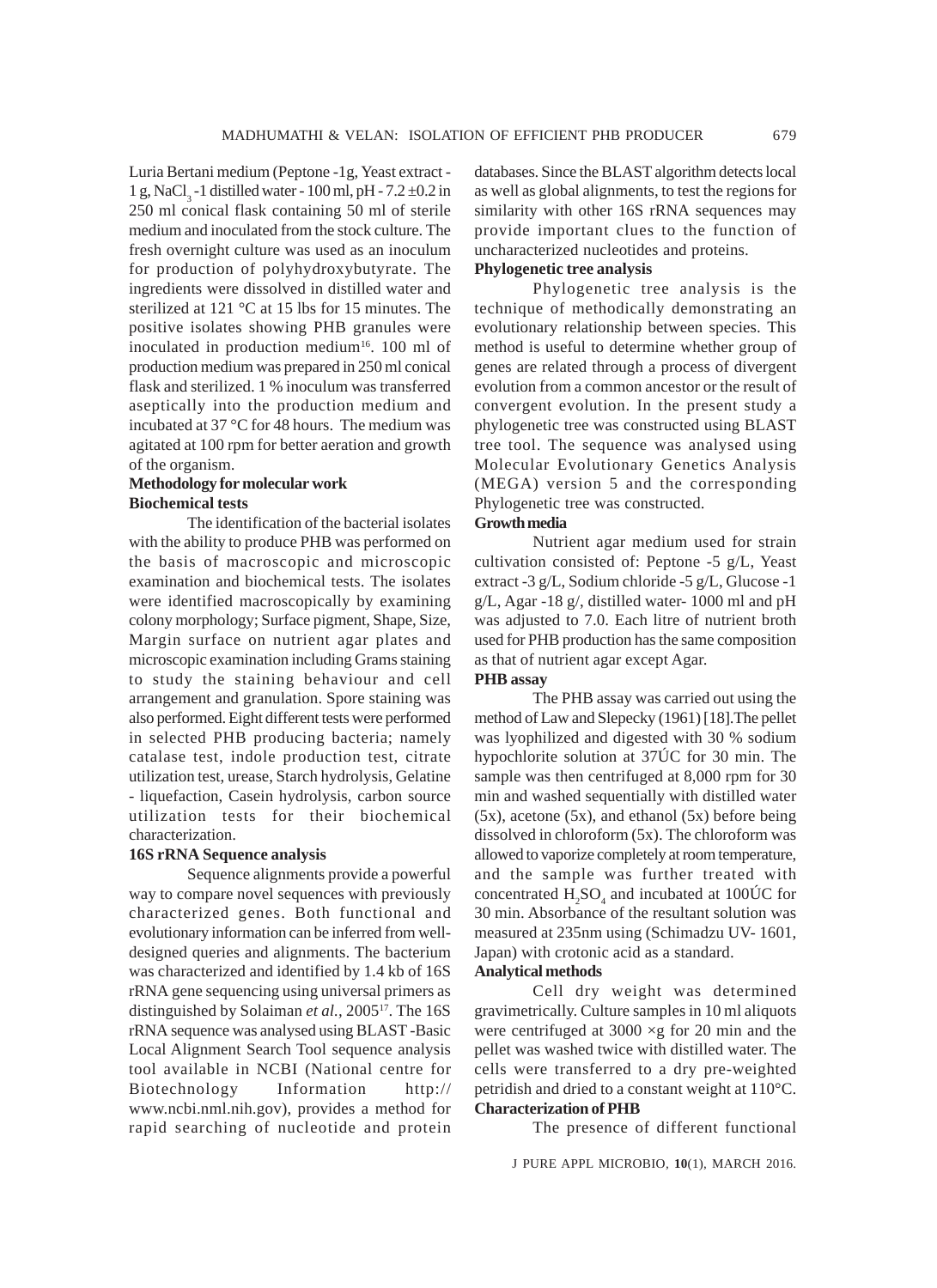groups in PHB was checked by Fourier Transmission Infra-Red spectroscopy. Extracted PHB (2 mg) and standard PHB from Sigma (2 mg) were dissolved in 500 ìl of chloroform and layered on NaCl crystal. After the chloroform was evaporated, the PHB polymer film was subjected to FTIR analysis $19$ .

# **RESULTS AND DISCUSSION**

# **Isolation of PHB accumulator**

The sewage treatment plant contributes a real unbroached resource for novel bacteria and particularly the biopolymers producing strains. And this investigation was directed to isolate a diverse range of PHB producers from various samples of sewage treatment plant with the hope of identifying different classes of PHB accumulators. Totally 30 types of bacteria were isolated from activated sludge and contaminated soil were screened for PHB accumulation. In all, 30 representative microorganisms were isolated on nutrient agar amended with glucose (1 %), purified and maintained as pure cultures.

#### **Screening of the isolates for PHB production**

All the 30 isolates were subjected for

microscopic screening for PHB production using Sudan black B and Nile red fluorescent staining. It was observed that out of 30 isolates as many as seven were found to accumulate PHB. It was interesting to note that all the 7 strains were isolated from activated sludge shows positive for PHB production. Based on the presence of more lipophilic inclusions observed in Sudan black B staining and the high intensity of fluorescence detected in viable Nile red staining the potential PHB producer was identified. Five strains show the deeply dark purple granules of PHB for Sudan black B staining (Figure. 1) and granules were observed as reddish orange fluorescence at an emission wavelength of 465 nm for Nile red staining (Figure. 2). Out of 7 isolates five were strong accumulators and the rest 2 were poor accumulators of PHB. The positive bacteria were assigned the code number depicting the place of the research laboratory. Legends are EBT1, EBT2, EBT3, EBT5 and EBT7.

# **Molecular identifiction of the isolates**

The five active PHB accumulators was then identified and confirmed by morphological, biochemical characteristics was presented in Table 1. Microbiological properties were compared with

| Characteristics          | EBT1   | EBT <sub>2</sub> | EBT3    | EBT <sub>5</sub> | EBT7   |
|--------------------------|--------|------------------|---------|------------------|--------|
| Colony colour            | White  | White            | White   | Red              | White  |
| Pigment                  | Nil    | Yellow           | Nil     | Nil              | Nil    |
| Shape                    | Rod    | Rod              | Rod     | Curved rod       | Rod    |
| Gram's staining          | $+$    |                  | $+$     |                  | $^{+}$ |
| Fluorescence             | Nil    | Nil              | Nil     | Nil              | Nil    |
| Motility                 | $+$    | $^{+}$           | $+$     | $^{+}$           | $^{+}$ |
| Spore formation          | $^{+}$ | $^{+}$           | $^{+}$  | $^{+}$           | $^{+}$ |
| Growth at 50UC           | $+$    | $^{+}$           | $+$     | $^{+}$           | $^{+}$ |
| Gelatin-liquefaction     | $+$    | $^{+}$           | $^{+}$  | $^{+}$           | $^{+}$ |
| Starch hydrolysis        | $+$    |                  | $^{+}$  |                  | $^{+}$ |
| Casein hydrolysis        | $+$    | $^{+}$           | $^{+}$  | $^{+}$           | $^{+}$ |
| Citrate utilization      |        | $^{+}$           |         | $^{+}$           |        |
| <b>Indole Production</b> |        |                  |         |                  |        |
| Catalase test            |        | $^{+}$           |         | $\overline{+}$   |        |
| Urease test              |        |                  |         |                  |        |
| Glucose                  | $^{+}$ | $^{+}$           | $\,+\,$ | $^{+}$           | $^{+}$ |
| Fructose                 | $^{+}$ | $^{+}$           | $^{+}$  | $^{+}$           | $^{+}$ |
| Sucrose                  | $^{+}$ | $^{+}$           | $^{+}$  | $+$              | $^{+}$ |
| Maltose                  | $^{+}$ | $^{+}$           | $+$     | $^{+}$           | $^{+}$ |
| Xylose                   | $^{+}$ | $^{+}$           | $^{+}$  | $^{+}$           | $^{+}$ |
| Galactose                | $^{+}$ | $^{+}$           | $^{+}$  | $^{+}$           | $^{+}$ |

**Table 1.** Morphological and biochemical Characteristics of the five isolates

J PURE APPL MICROBIO*,* **10**(1), MARCH 2016.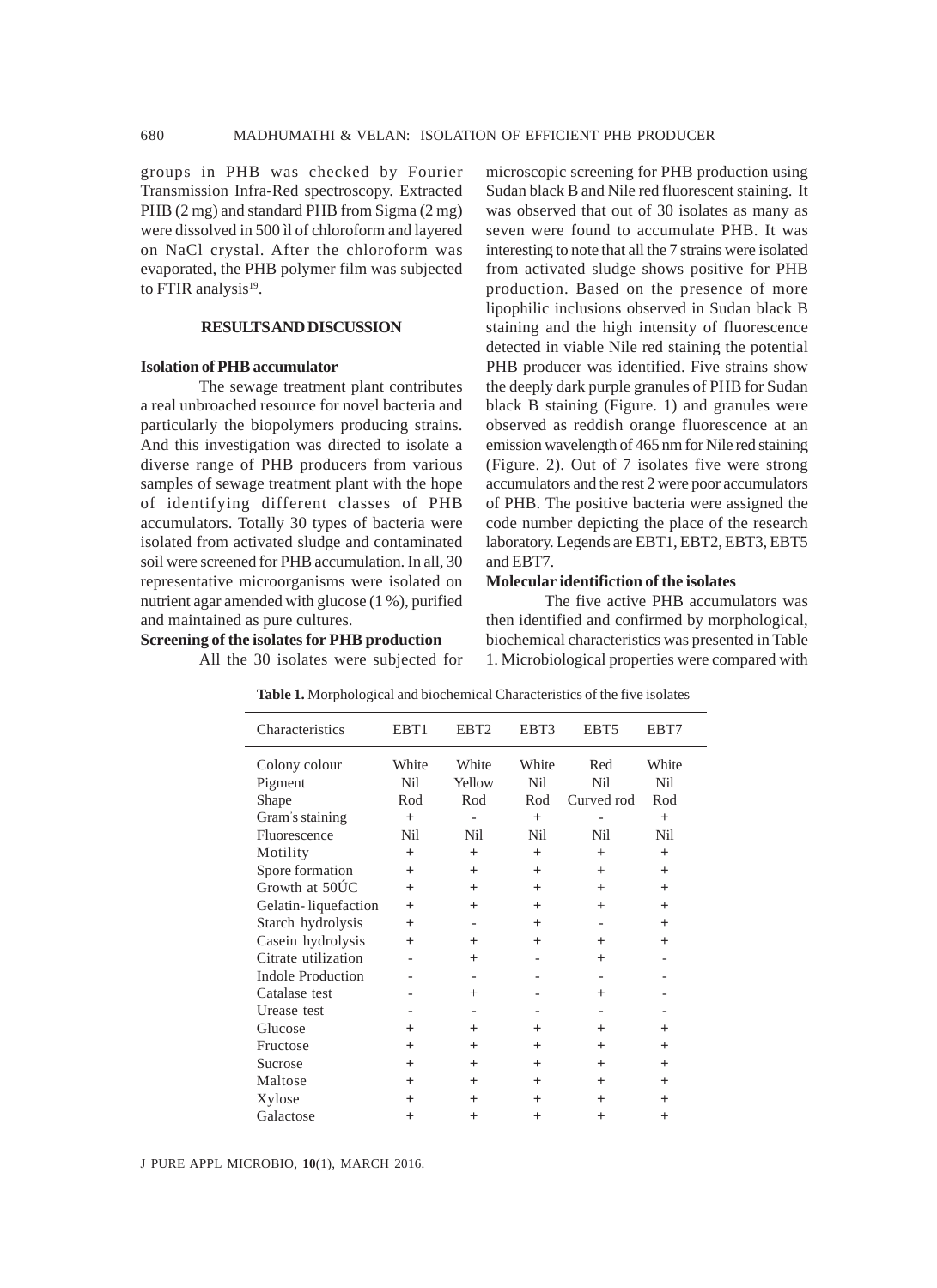Bergey's manual of determinative bacteriology<sup>20</sup>. All the five isolates were gram -positive except EBT2 and EBT5 which was gram negative rods. **Phylogenetic tree analysis**

Analysis of the 16S rRNA gene sequences on five isolates was performed using NCBI BLAST (National centre for Biotechnology Information http://www.ncbi.nml.nih.gov). The Complete sequences were aligned to the homologous sequence available for *Bacillus* strains. The BLAST (NCBI) search using the sequences showed 99 % homology to other 16S rRNA gene sequences. The sequences of the 16S rRNA gene of the isolate strains (~1.4kb) were deposited in the GenBank sequence database and were given the following accession numbers: *Bacillus safensis* EBT1(JX679410), *Thermus thermophilus* EBT2(KC684277), *Bacillus halodurans* EBT3(KC008602), *Rhodocyclus purpureus* EBT5(KC768770) and *Bacillus megaterium* EBT7(JX870045). Phylogenetic tree analysis and sequence similarity calculations after neighbour



**Fig. 1.** Sudan black B staining of PHB granules (Black **Fig. 2.** Nile red stained under fluorescent microscope section)



**Fig. 3.** Phylogenetic relationship by neighbour-joining analysis of 16S rRNA sequences; The scale represents the evolutionary branch length. GenBank accession numbers are given in parentheses

J PURE APPL MICROBIO*,* **10**(1), MARCH 2016.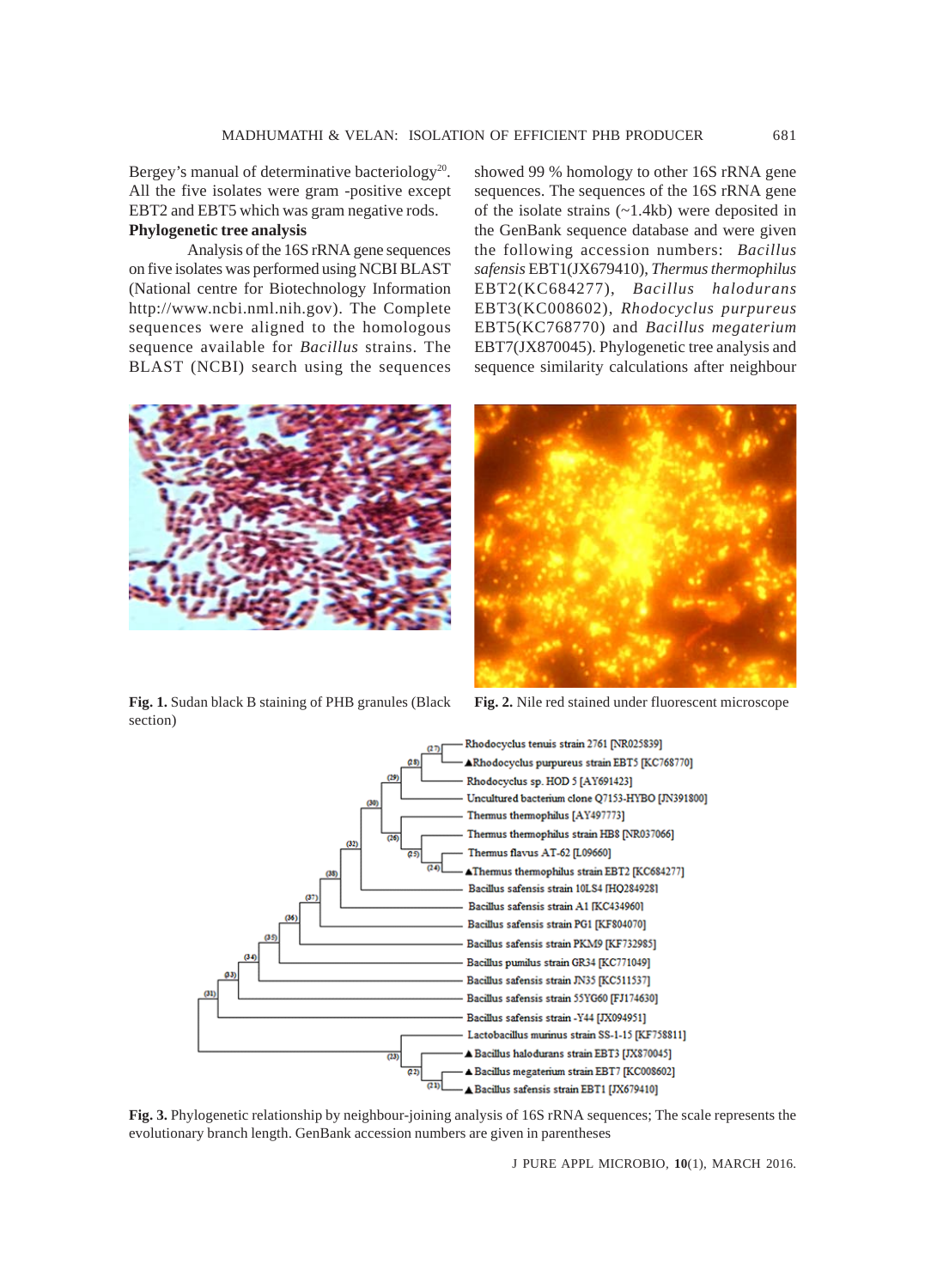

**Fig. 4.** Promising isolates selected based on the PHB production [conditions: pH 7, Temperature 45 °C, Incubation Time 48 h]



**Fig. 5.** PHB synthesizing positive isolate EBT1



**Fig. 6.** FTIR spectrum of PHB produced by *Bacillus safensis* EBT1 (a) compared with standard PHB from Sigma(b).

J PURE APPL MICROBIO*,* **10**(1), MARCH 2016.

joining analysis showed strong homology with other bacterial sp strains available in the database. The Phylogenetic tree was constructed using neighbour-joining method by MEGA 5software shown in Figure. 3.

# **Selection of promising bacterial isolates**

Based on the PHB yields, promising isolates were selected covering all the sources of the isolates were EBT1, EBT2, EBT3, EBT5 and EBT7 which produced PHB yields of 0.35, 0.27, 0.30, 0.20 and0.25 g/100 ml, respectively. Among the 5 promising bacterial isolates, one efficient strain (*Bacillus safensis* EBT1 shown in Figure. 5) were selected based on PHB assay using Law and Splepecky method (1961) and subjected for further optimization studies. *Bacillus safensis* EBT1 accumulated higher PHB of 0.35 g/100ml which is superior to the other four strains EBT2, EBT3, EBT5 and EBT7. The result obtained from this study has confirmed the hypothesis that the sludge isolates are interesting and yet unexploited reservoir for PHB producing bacteria. This is the first report elucidating the spore-associated bacteria as a potential source of PHB production.

#### **FTIR Spectroscopy results**

FTIR spectra of the extracted polymer show peaks at 1727.3 cm<sup>-1</sup> and 1269.9 cm<sup>-1</sup> corresponding to specific rotations around carbon atoms specific to certain funtional groups (Fig. 6). The peak at  $1727.3 \text{cm}^{-1}$  corresponds to C=O stretch the ester group present in the molecular chain of highly ordered crystalline structure . The peak at 1269.3 cm-1 corresponds –CH group.These peaks are corresponding to the peaks obtained for the standard PHB (Sigma) at  $1728.8$  cm<sup>-1</sup> and  $1282.1$ cm-1 confirming that the extracted polymer is PHB.

#### **CONCLUSION**

The outcome of this study offers greater potential in research, for further investigation with *Bacillus safensis* EBT1 on PHB production. The systematic position of Bacillus safensis strain EBT1 was determined based on 16S rRNA sequence. BLAST homology analysis revealed that the sequence of strain EBT1 showed 100% sequence identity with more than 60 Bacillus sp from the NCBI database. Finally the polymer compound was confirmed as Polyhydroxybutyrate by FTIR analysis. Based on the results of the present study,